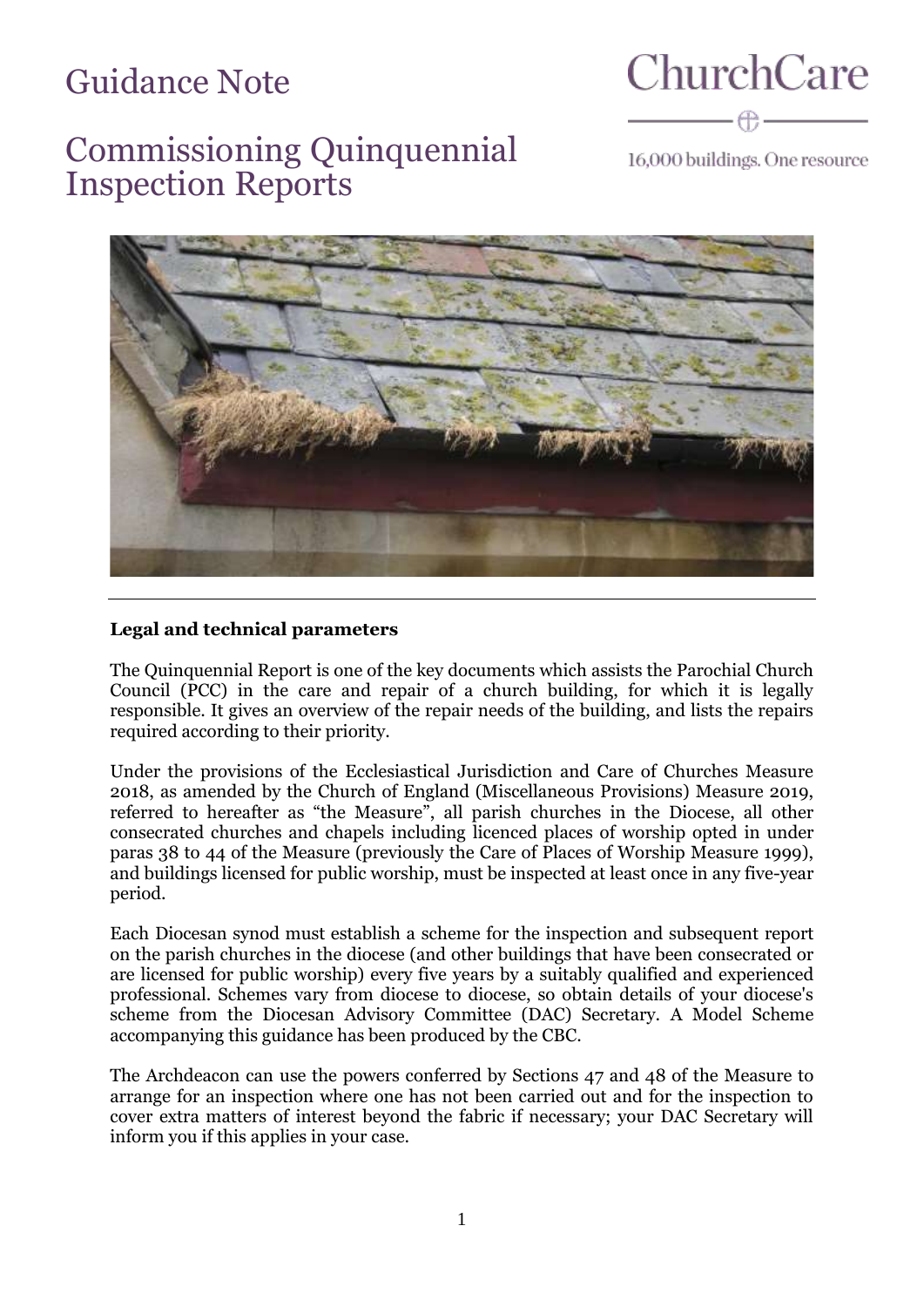Digital and where required paper copies of the report will be required by the DAC, the Archdeacon and by any grant-giving bodies which the PCC approaches, and will be compiled or uploaded in a limited access section of the Church Heritage Record. It should not therefore be regarded as confidential to the PCC and the compiler of the report, even if the copyright belongs with the latter. Copies will be deposited by the DAC in the Diocesan Record Office or equivalent.

## **Appointment of a Quinquennial Inspector**

The appointment of a Quinquennial Inspector is made by each PCC, and is always of an individual, not a firm. The appointment is for one inspection and report in the first place. It is important that a Quinquennial Inspector's **training**, **accreditation** (where necessary – see below and Appendix 2 and 3) and **experience** in building conservation is commensurate with the complexity and significance of the church building(s) in question.

The CBC offers the following criteria in this regard.

## **Criteria for appointing a suitable person to the role of Inspector**

- Competent to inspect **Major Churches** (as defined by the CBC) which includes what used to be Greater Churches; proven experience of working with such large and/or highly significant and complex church buildings is recommended, at least at a junior level under a more experienced professional; and experience of working on Grade I or II\* church buildings in a sole capacity. Relevant accreditation would normally be required, and always for professionals undertaking their first Inspector role.
- Competent to inspect **Grade I or II\* churches**; proven experience of work in a sole capacity with listed buildings; proven experience of work with such highly designated church buildings at least at a junior level under a more experienced professional; preferably experience in sole capacity. Relevant accreditation would normally be required, and always for professionals undertaking their first Inspector role.
- Competent to inspect **Grade II churches**; proven experience of work in a sole capacity with listed buildings; preferably experience of working with listed church buildings at least at a junior level under a more experienced professional. Relevant accreditation would normally be recommended, and always for professionals undertaking their first Inspector role.
- Competent to inspect **unlisted churches**; no specific prior experience expected, but evidence of supervision from an experienced professional with experience of church buildings is recommended. For certain buildings, evidence of experience of working with traditional materials may be required.
- Given the recent call by General Synod for all parts of the Church to achieve yearon-year reductions in emissions, it would be valuable for the Inspector to have proven experience of how heritage buildings can be made more environmentally sustainable. This might include suitable ways to reduce heat loss, different approaches to church heating, and the possibility of renewable energy generation.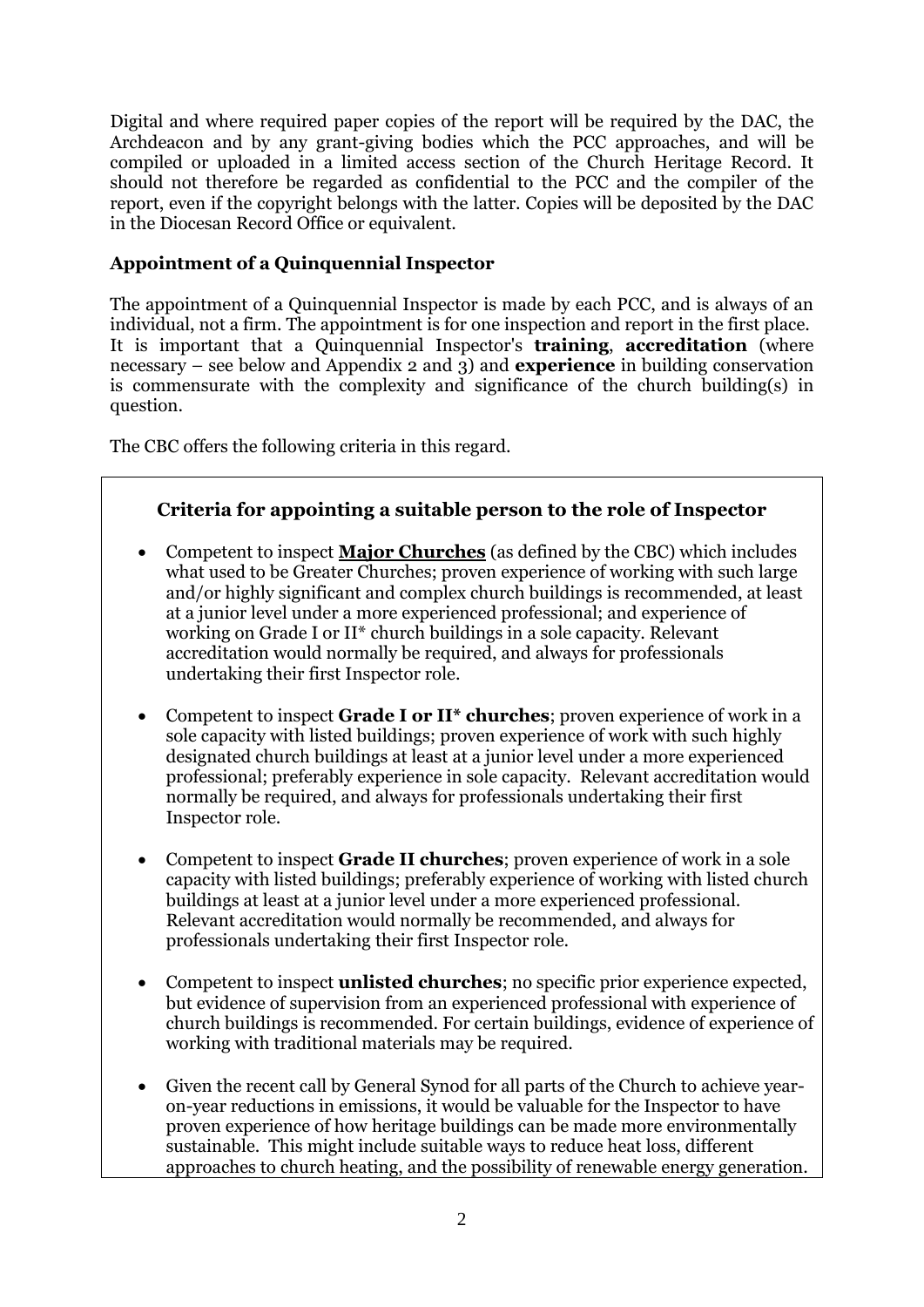The DAC will be able to give advice on this, and will maintain a register of Inspectors currently working in the diocese. Professionals may be considered for appointment whether or not they are on the register. PCCs must seek the advice of the DAC as to their suitability, taking the above criteria into account.

When appointing a new Quinquennial Inspector PCCs should interview at least three candidates through a formal competitive appointment process (see Appendix 2). This is good practice which should ensure that the PCC gets best value. This also allows the Quinquennial Inspector to undertake all publicly funded works within the next five years without the need for further tendering, if the PCC so wishes.

If the appointment is reviewed at the end of five years in the same way, this arrangement can continue, either with the same Quinquennial Inspector, or a new one. A draft letter of appointment is appended to this document.

#### **Fees**

The mechanism for the payment of fees varies from diocese to diocese; in some the inspection cost is paid centrally by the Diocesan Board of Finance or by other arrangement, in others it is paid directly by the PCC. The DAC will be able to advise on arrangements within the Diocese.

If fees are paid directly by the PCC, plan ahead by putting aside money each year to cover them. The diocese may have guidelines for the fees for specific types of church, depending on complexity, size, designation (listing grade) etc. The CBC recommends the categories of churches given in the box above also in this regard. These should not be binding on either party, but may be helpful to the PCC in their negotiation with their Inspector.

Regardless of the funding arrangements, the PCC or other responsible body is the client, and should have a close working relationship with their Quinquennial Inspector.

#### **Preparing for the inspection**

Before the inspection, it is useful for the PCC to have thought about the following issues:

- Agree the fee with the Quinquennial Inspector
- Agree any special access arrangements, including suitably secured and protected ladders for inspecting safely accessible roofs.
- If the right ladders are not available on site, a builder should be asked to provide them for the inspection day. Provide whatever help the Inspector will need with the ladders and ensure these are correctly secured. Use of ladders should follow current safety guidelines (see Appendix 4).
- Where the inspection is to be carried out by one Inspector, it is essential for a second person to be available on site throughout the inspection day for safety reasons and to offer assistance with ladders, hatches etc. Agree in advance with your Inspector who will be available for this role.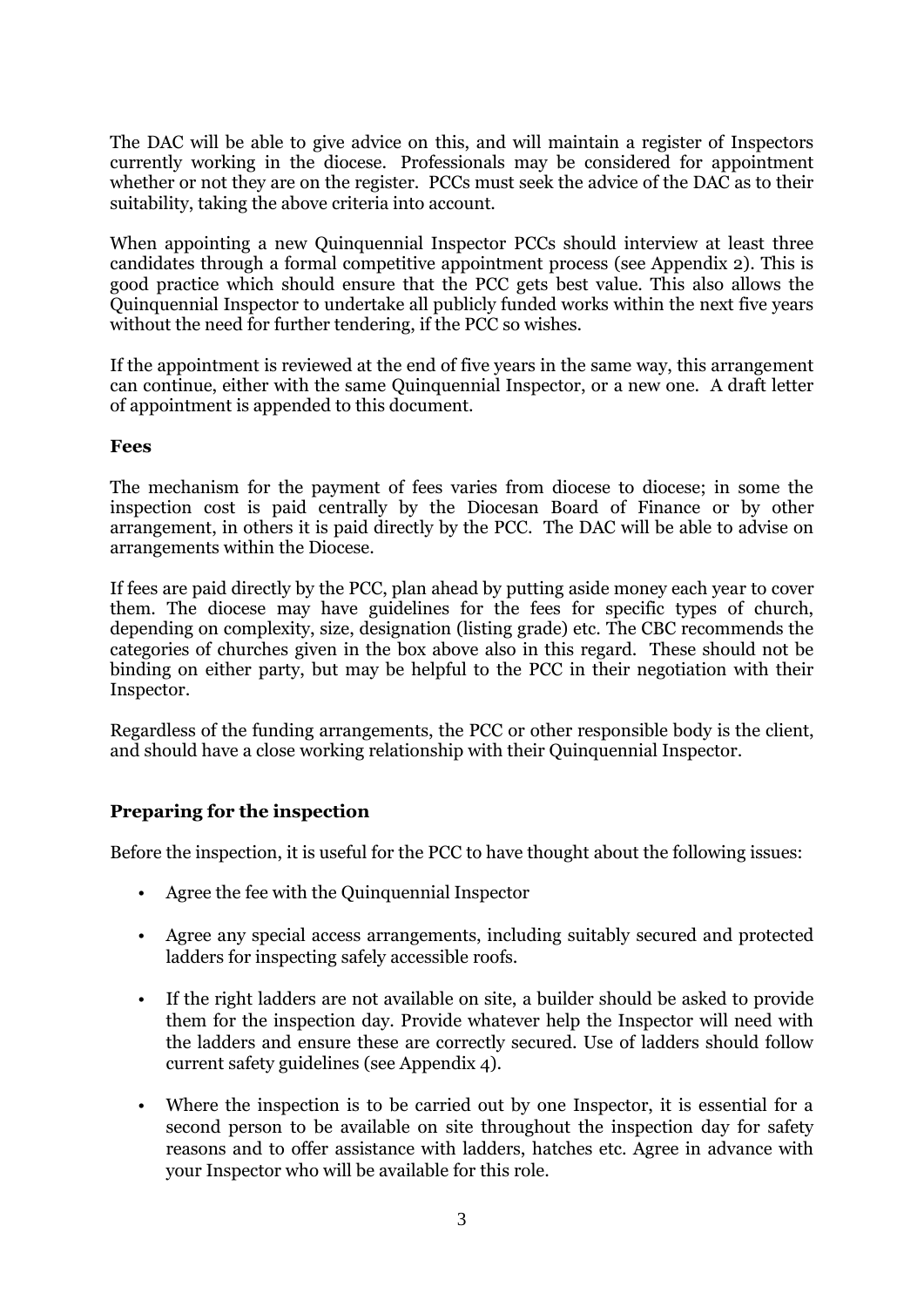- For some major churches inspections may be carried out by one or more additional professionals under the direction of the lead Inspector. If more than one inspector is required, this will be covered by an appropriate fee.
- Agree any suitable equipment for inspecting high level elements, such as MEWP (Mobile Elevated Work Platform) or scaffold tower. Agree additional labour as necessary for operating access equipment. It may be most practical for the Inspector to pre-arrange this special access. The fees for doing so and hire costs remain the responsibility of the PCC and these must be agreed before the inspection.
- Unmanned Aerial Vehicles (Drones) may also be used to supplement the visual inspection if legally and properly supervised with appropriately trained and certificated personnel and permissions, including from neighbours as necessary.
- Access to roofs for the inspection also gives a good opportunity for the gutters to be cleaned, but do not expect your Inspector to do this.
- Keys should be readily available for all parts of the building normally kept locked.
- Bells should be down on the day of the inspection. The ringers should be asked to report on any problems with the ring.
- Keep your Inspector up to date with any initiatives in relation to energy saving and other environmental issues.
- Agree with your Inspector whether they would like the heating system to be on or off, or whether it makes no difference. (If they intend taking pictures with a thermal imaging camera, the heating generally needs to be up to temperature.)

## **Complementary reports and tests**

It is sensible for these reports or tests to be done before the Quinquennial Inspector's inspection, so the results can be included in the main report. All such reports should be provided in advance of the visit by the PCC to the Inspector.

- all recent specialist reports, including a Statement of Significance and/or Conservation Management Plan if such exist.
- all recent written test reports on asbestos and the heating, electrical, fire protection and lightning systems.
- arboricultural and ecological reports (eg, bats or other protected or rare species).
- the Church Log Book and Inventory.
- Energy Audit, Eco Church Survey, or other environmental report, if applicable.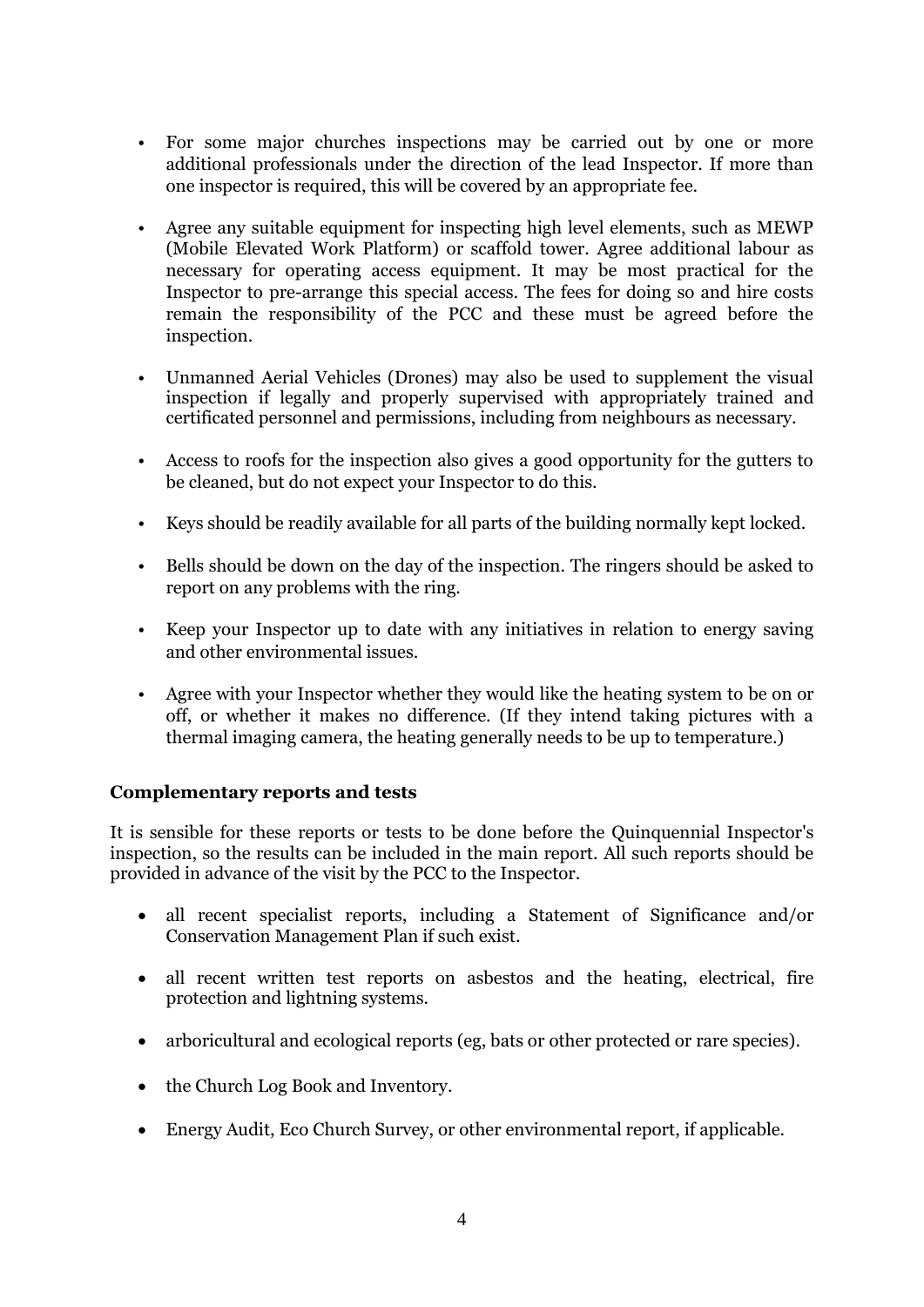#### **The survey and report**

The report can be written to a simple standard template found on ChurchCare, which is also available for online compilation on the Church Heritage Record. This means you can never misplace it, and the DAC can ensure it is up to date and to an acceptable standard, and suggest improvements if necessary.

The Quinquennial Inspection Report shall include:

- reference to previous Quinquennial Inspection reports, which are deemed to form part of subsequent reports, these to be provided by the PCC to the Inspector
- photographs of the exterior and the interior of the building (at least one looking east, one looking west), and illustrating particular areas of concern, marked up as appropriate
- a simple plan of the building, annotated and cross-referenced with photographs as necessary

The survey carried out by your Quinquennial Inspector will cover:

- any necessary repair of the building
- maintenance deficits and maintenance plans
- safety of the structure and floors
- access issues
- environmental sustainability (eg lighting, heating, rainwater goods, suitability for renewables, opportunities to reduce heat loss through steps such as draughtproofing and insulation)
- trees in the churchyard if they are protected by a Tree Preservation Order, in a Conservation Area, or on the Gazetteer of ancient, veteran and notable trees; or any tree impacting on the building
- ruined structures in the churchyard
- moveable items of high value or significance (which may be identified in the Statement of Significance and/or by the Archdeacon)
- the risk of impact of a changing climate on flood-risk, rainwater goods, and stonework.

The inspector should use their professional judgement in bringing other matters of concern to the attention of the PCC, for example if the safety of boilers and heated water systems (ie Legionnaires disease) has been guaranteed by regular checks, paths, public rights of way, utilities, serious issues concerning the boundary walls, lych-gates and other structures within the curtilage, and monuments.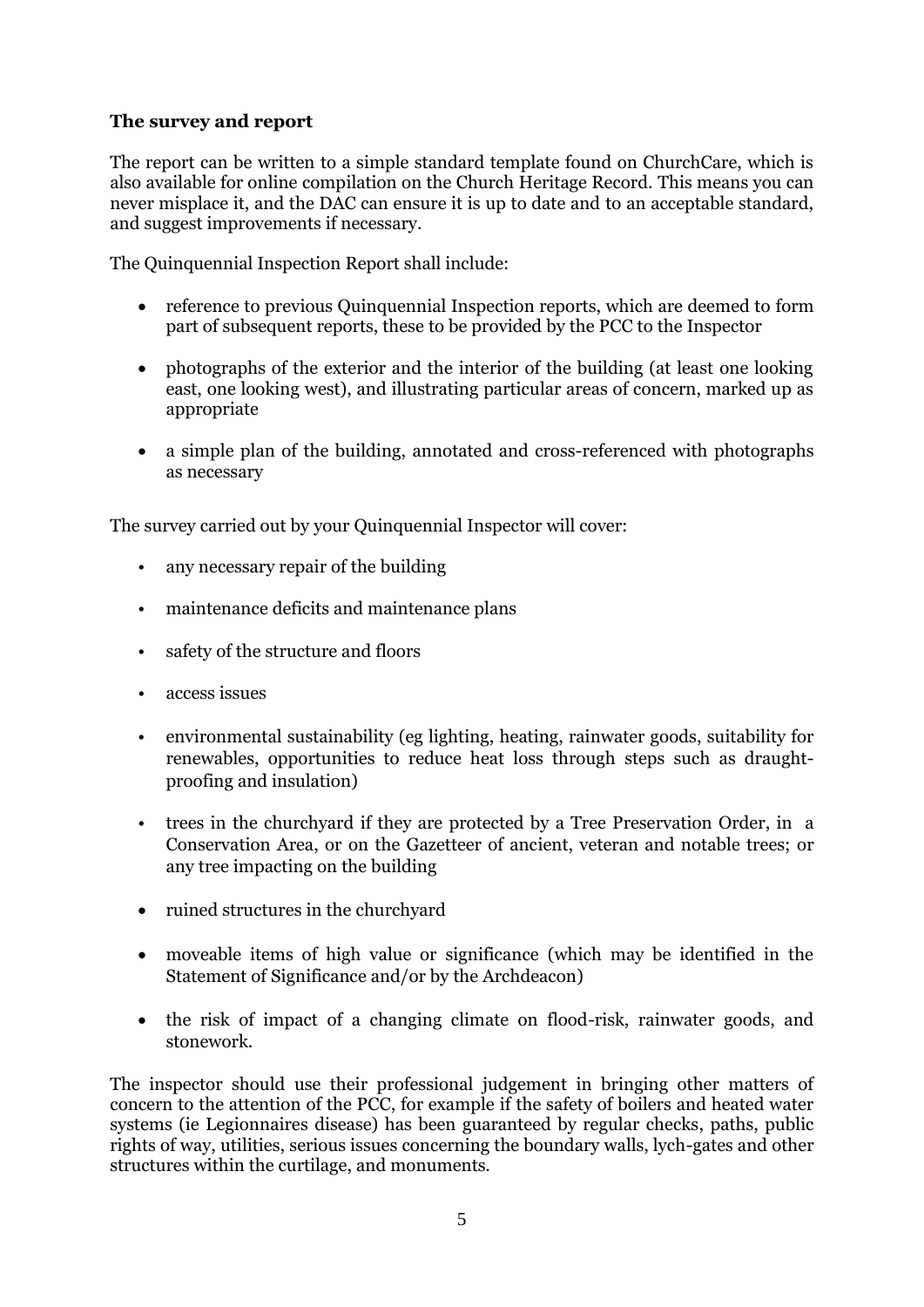The inspection will generally be carried out from ground level. If the Inspector makes use of specialist equipment (for example Unmanned Aerial Vehicles) depending on agreement, this will carry an extra charge. The quinquennial system assumes that the Inspector will inspect all parts of the building such as internal and external roofs where these are visible and safely accessible. It will state any limitations of the survey, such as areas where it was not possible to gain access, and make recommendations for any further investigation.

The report will be read and needs to be understood by people without technical knowledge, so the analysis and language should be as accessible as possible. The report should be logically structured and cover the aspects described above. Photographs and plans can either be included within the text, or set out in an Appendix as in the CBC Template.

In the context of the General Synod motion of February 2020, recognising the climate emergency and calling on all parts of the church to make year on year reductions in emissions, achieving "net zero" by 2030, the inspector should use their professional judgement to highlight ways to reduce the energy used in running the church building. This may be by repairing/improving the fabric, by changing the church heating & lighting systems, or by generating electricity through renewables.

#### **Follow-up**

When the report is received, it is important for the incumbent, churchwardens and PCC to agree and sign off the report, and understand its recommendations. The report is designed to be a thorough and complete assessment of the condition of the building, and can therefore be a lengthy document. It is very useful for the PCC to walk round the building going through the recommendations. The Quinquennial Inspector should be willing to meet the PCC to go through the recommendations.

Each part of the building is described and an assessment given of the repair needs. Where action is needed, the report gives this on a scale from 1 to 5 according to the urgency of the repair:

- 1 Urgent, requiring immediate attention
- 2 Requires attention within 12 months
- 3 Requires attention within the next 12 24 months
- 4 Requires attention within the quinquennial period
- 5 A desirable improvement with no timescale

Any items under category 1 are urgent repair needs of the building or necessary for the safety of its users. The Inspector is likely to mention these at the time of the inspection and give guidance on how the problems can be addressed.

The report is **neither a specification for works nor a costing**, although it should give an estimate of likely costs within broad bands, as shown below and in the CBC template.

The bands are Cost Band  $1 - \text{\textsterling}0 - 1,999$ ;  $2 - \text{\textsterling}2,000 - 9,999$ ;  $3 - \text{\textsterling}10 - 29,999$ ;  $4 -$ 30,000-£49,999;  $5 - £50,000-249,999$ ;  $6 - £250,000$  or more than this. For advice on what this means in terms of procurement, see below.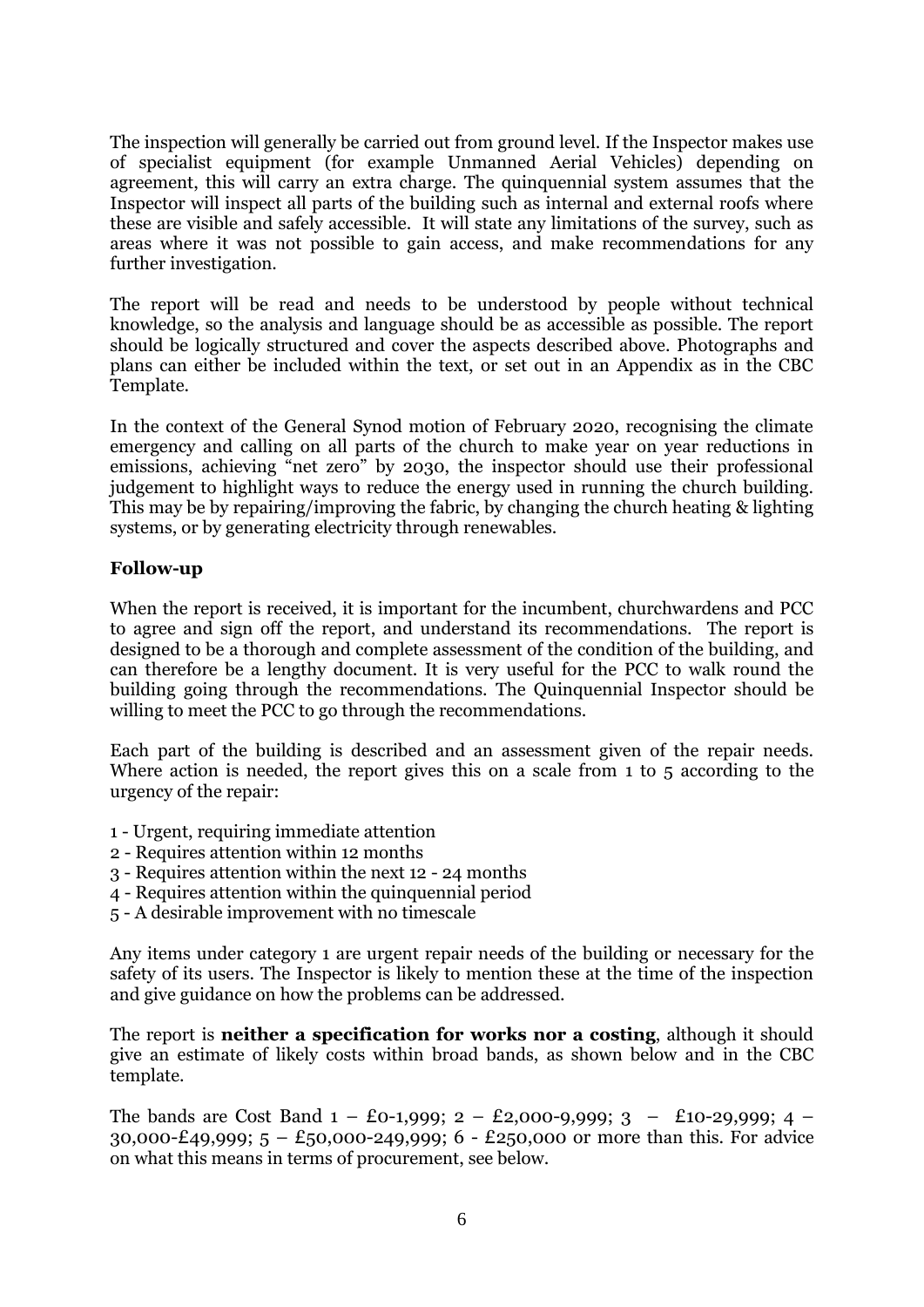Most repair items will require advice either from the Quinquennial Inspector or a relevant professional of comparable experience, and for larger repair works a Quantity Surveyor (QS) may need to be consulted.

#### **Procurement and permission for subsequent repair works**

Once the PCC is able to put the identified works in hand, it is normal practice to instruct the Quinquennial Inspector or another suitably able professional, through a separate contract, to prepare a specification and seek tenders from builders of suitable experience.

PCCs should be aware that if public money is involved, procurement rules will apply, meaning that tendering may be required; see ChurchCare for the CBC guidance note on this. Tendering is normally required for professional fees where over £10,000 for the fees comes from the public purse (including National Lottery Heritage Fund grants).

As already noted, such tendering may not be required if your Quinquennial Inspector has been appointed or re-appointed within the last 5 years through a formal competitive process.

The implementation of all items within the report will require **a faculty**, except those that are identified in the report as items of routine maintenance (including repairs) which fall under **Lists A or B** as set out in Schedule 1 of the Faculty Rules 2015 (as amended by the Faculty Jurisdiction (Amendment) Rules 2019). The report must therefore identify which works are within this category. If still in doubt in this matter after discussion with your Quinquennial Inspector, contact your DAC Secretary.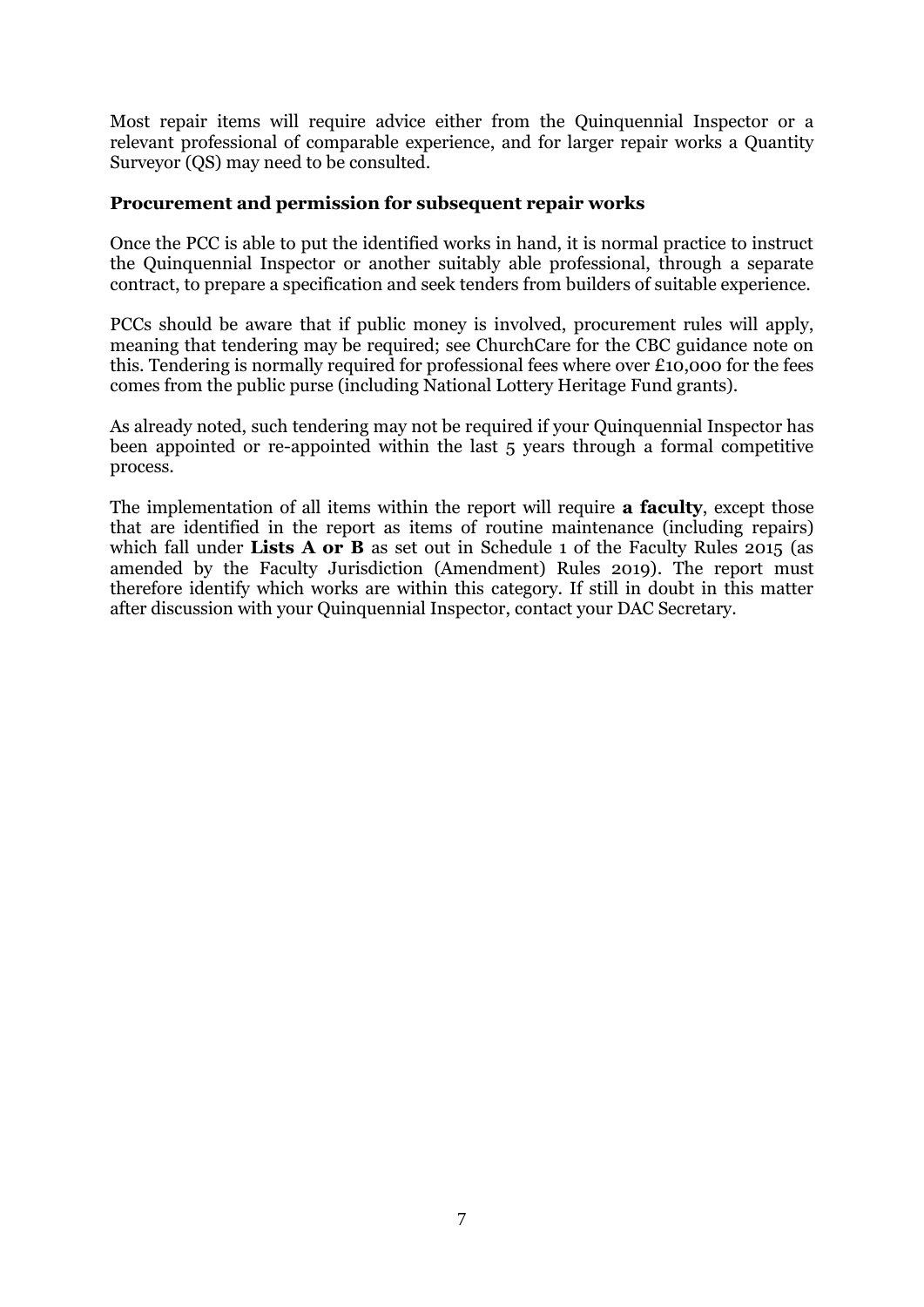## **Appendix 1:**

#### **Draft letter of appointment**

From a new Quinquennial Inspector to the secretary of the PCC

Dear

Inspection under the Ecclesiastical Jurisdiction and Care of Churches Measure 2018, as amended by the Church of England (Miscellaneous Provisions) Measure 2019

(name of church, dedication and diocese)

Thank you for inviting me to become Quinquennial Inspector to your church, an appointment which I am happy to accept. I will undertake the next quinquennial inspection in accordance with the provisions of your diocesan scheme (i.e. the scheme established by the diocesan synod of your diocese).

I will be happy to advise on, prepare specifications for, and oversee subsequent repairs where invited to do so, although please note that any such work may be subject to separate contractual arrangements and fees beyond those agreed for the inspection, and may also be subject to procurement regulations.

I shall be pleased to accept this appointment in accordance with the following terms:

1. The inspection of the church will be visual and such as can be made from ground level, and from suitably secured and protected ladders and any safely accessible roofs, galleries or stagings. I may also if appropriate make use of Unmanned Aerial Vehicles (UAVs, "drones") and other technology by prior agreement and with the appropriate permissions.

Only selected areas will be examined in detail. Parts of the structure which are inaccessible, enclosed or covered will not normally be opened up unless specifically requested. The PCC shall provide ladders, access equipment and any other necessary assistance. I shall be pleased to discuss my detailed requirements for these with you.

2. When I come to inspect, I will need to see the log book of alterations and reports and inventory of all articles. I will also need to see: -

a) a list of movable articles which the Archdeacon has directed me to treat as of outstanding architectural, artistic, historical or archaeological value, or of significant monetary value, or at special risk of being stolen or damaged;

b) details of any ruins in the churchyard (open or closed) and

c) copies or details of any Tree Preservation Orders affecting trees in the churchyard (open or closed), in a Conservation Area, or on the Gazetteer of ancient, veteran and notable trees; or any tree impacting on the building

3. The inspection will include as far as practicable all features of the building, covering all aspects of conservation and repair, and will include all articles, ruins and trees which the Measure requires the inspection to cover.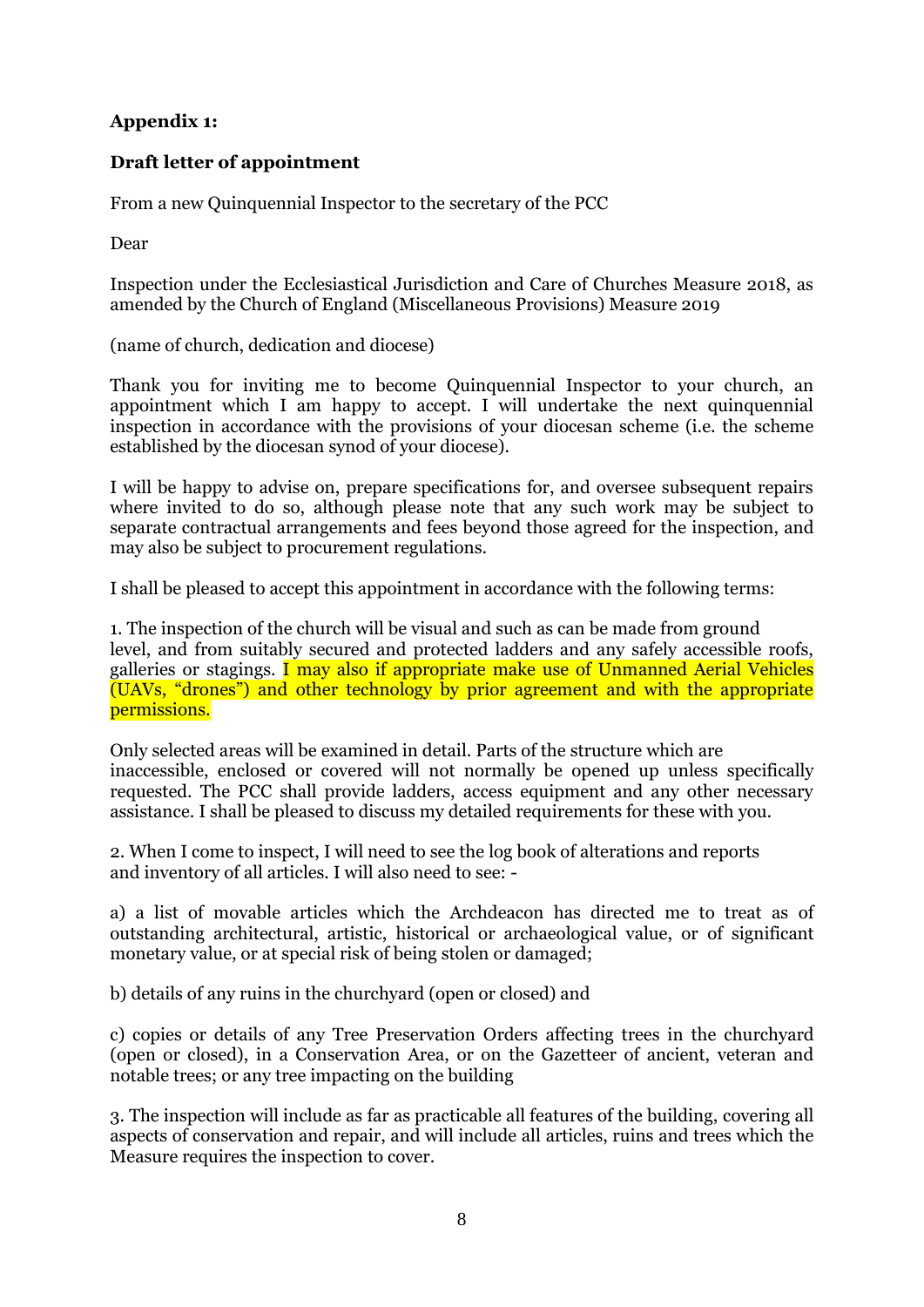4. The report will be prepared and presented to conform to the requirements of the diocesan scheme, set out in accordance with the Church Buildings Council's current guidance, and reflect the General Synod motion calling all parts of the Church to work towards "net zero". The report will be submitted in electronic and paper form to the PCC, and copies in these formats will be sent at the same time to the archdeacon, the incumbent and the secretary of the Diocesan Advisory Committee (DAC). I accept that the report will be compiled and/or uploaded to the Church Heritage Record. Further copies will be issued in accordance with the directions contained in the scheme.

5. I shall deliver the report within three months of carrying out the inspection.

6. My fee for the inspection and report will be [….. ] [In addition to the fee charges mentioned in paragraph 3 above I shall change the following out-of-pocket expenses: [….] *or*

My fee for the inspection and report will be [....] [My fees are inclusive of out-of-pocket expenses].

VAT at the standard rate will be charged additionally on all fees and expenses. The conditions of appointment will be set out in **[the RIBA Standard Form of Agreement** for the Appointment of an Architect / [the RICS Conditions of Engagement for Building Surveying Services] or other relevant document (copy attached).

7. The general good practice and spirit of our relationship will be as described in the CBC guidance notes on quinquennial inspections on www.churchcare.co.uk. I suggest you obtain a copy of these notes if you do not already have them.

8. I understand that my appointment as a Quinquennial Inspector will continue until terminated by either of us  $\int$  and will be reviewed every 5 years<sup>]</sup>. Please keep me informed of any proposals or factors which may affect the care of your church, so that I may advise you to the best of my ability.

If you have any difficulty with any aspect of this agreement or subsequently my work, please feel free to contact **[the senior partner of the practice]** with a view to resolving the issue.

Please confirm that these terms of appointment are acceptable to you and your PCC. I attach a duplicate copy of the letter for you to sign and return to me as a record of the agreed appointment. Please then send me copies of previous reports or at least the most recent.

I am sending a copy of this letter to the incumbent and the Secretary of the DAC for information.

Yours sincerely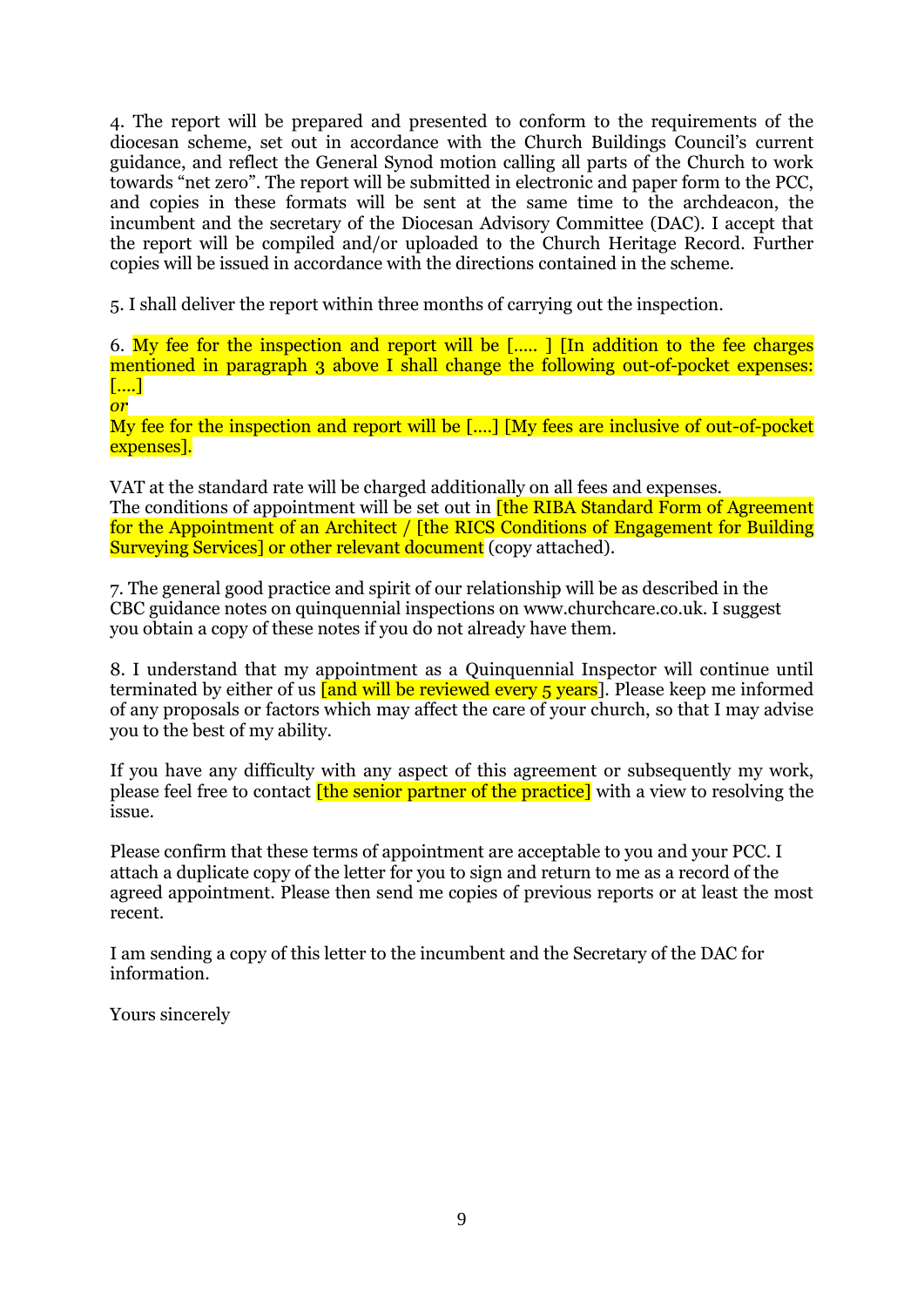#### **Appendix 2: The tendering process for an Inspector**

When choosing a new Inspector or reviewing the current appointment, it is advisable to seek at least 3 applications. The DAC will have a list of existing Inspectors in the diocese which you can choose from, or you may wish to consider a new applicant. In the case of the latter, early consultation with the DAC is recommended.

This form will help the PCC to make an informed decision. The filled in form should be sent to the DAC for their input.

The form can be submitted as evidence of tendering to funding bodies such as the National Heritage Lottery Fund, Historic England, National Churches Trust, etc.

| Candidate  | Relevant professional accreditation* | To invite to interview? |
|------------|--------------------------------------|-------------------------|
| 1 (name)   |                                      |                         |
| $2$ (name) |                                      |                         |
| $3$ (name) |                                      |                         |
| $4$ (name) |                                      |                         |

\*For details of professional accreditation schemes relevant to this role, see Appendix 3, ask your DAC and see the Historic England website: [https://historicengland.org.uk/services-skills/training-skills/heritageskills](https://historicengland.org.uk/services-skills/training-skills/heritageskills-cpd/conservation-accreditation-for-professionals/)[cpd/conservation-accreditation-for-professionals/](https://historicengland.org.uk/services-skills/training-skills/heritageskills-cpd/conservation-accreditation-for-professionals/)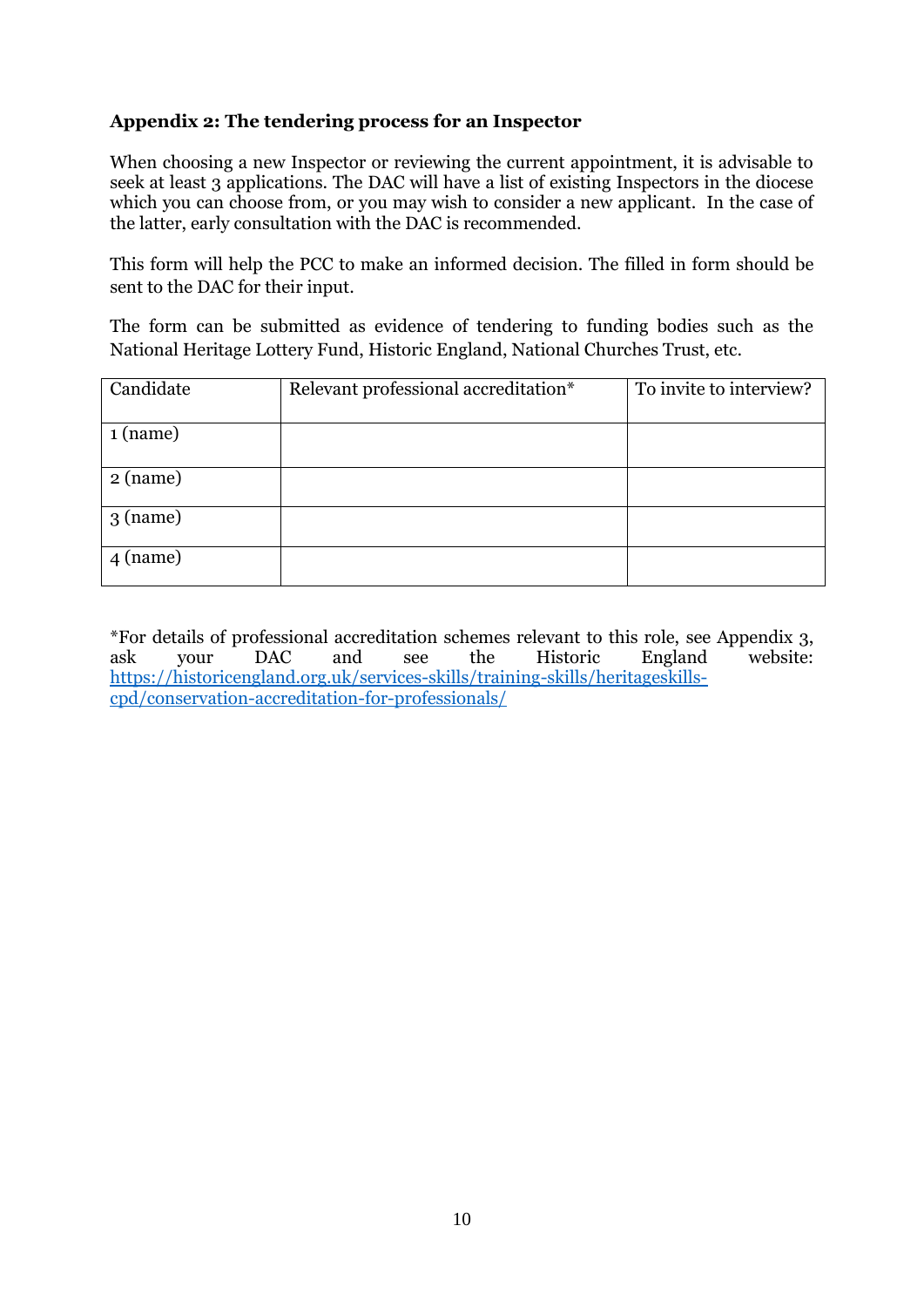## **Assessment criteria and scoring**

Each of the below criteria will be scored 1 (minimal evidence/ not satisfactory)  $-10$ (excellent evidence / completely satisfactory) and the weighting shown below will then be applied.

## **Candidate 1: (Name)**

| Assessment criteria                                                                                                                                                                                                                     | Weighting<br>(%) | Score $(1-10)$<br>and<br>comments | Weight<br>$\mathbf{X}$<br>score |
|-----------------------------------------------------------------------------------------------------------------------------------------------------------------------------------------------------------------------------------------|------------------|-----------------------------------|---------------------------------|
| candidate has demonstrated<br><b>The</b><br>1.<br>appropriate experience of work with<br>unlisted / Grade II / Grade II* / Grade I<br>listed / Major churches (see<br><b>CBC</b><br>guidance)                                           | 20%              |                                   |                                 |
| 2. The candidate has demonstrated a<br>relevant level of accreditation, skills and<br>professional development (as advised by<br>DAC with regard to CBC guidance)<br>including<br>relevant<br>experience<br>of<br>environmental matters | 30%              |                                   |                                 |
| 3. Ability to work to the Diocesan Scheme<br>and follow the CBC guidance                                                                                                                                                                | 10%              |                                   |                                 |
| 3. Evidence of the production of quality<br>reporting which is clear and concise                                                                                                                                                        | 10%              |                                   |                                 |
| 4. Communication skills                                                                                                                                                                                                                 | 10%              |                                   |                                 |
| 5. Support from references                                                                                                                                                                                                              | 10%              |                                   |                                 |
| 6. Clear and appropriate fee structure                                                                                                                                                                                                  | 10%              |                                   |                                 |
| Total                                                                                                                                                                                                                                   |                  |                                   |                                 |

#### **Notes:**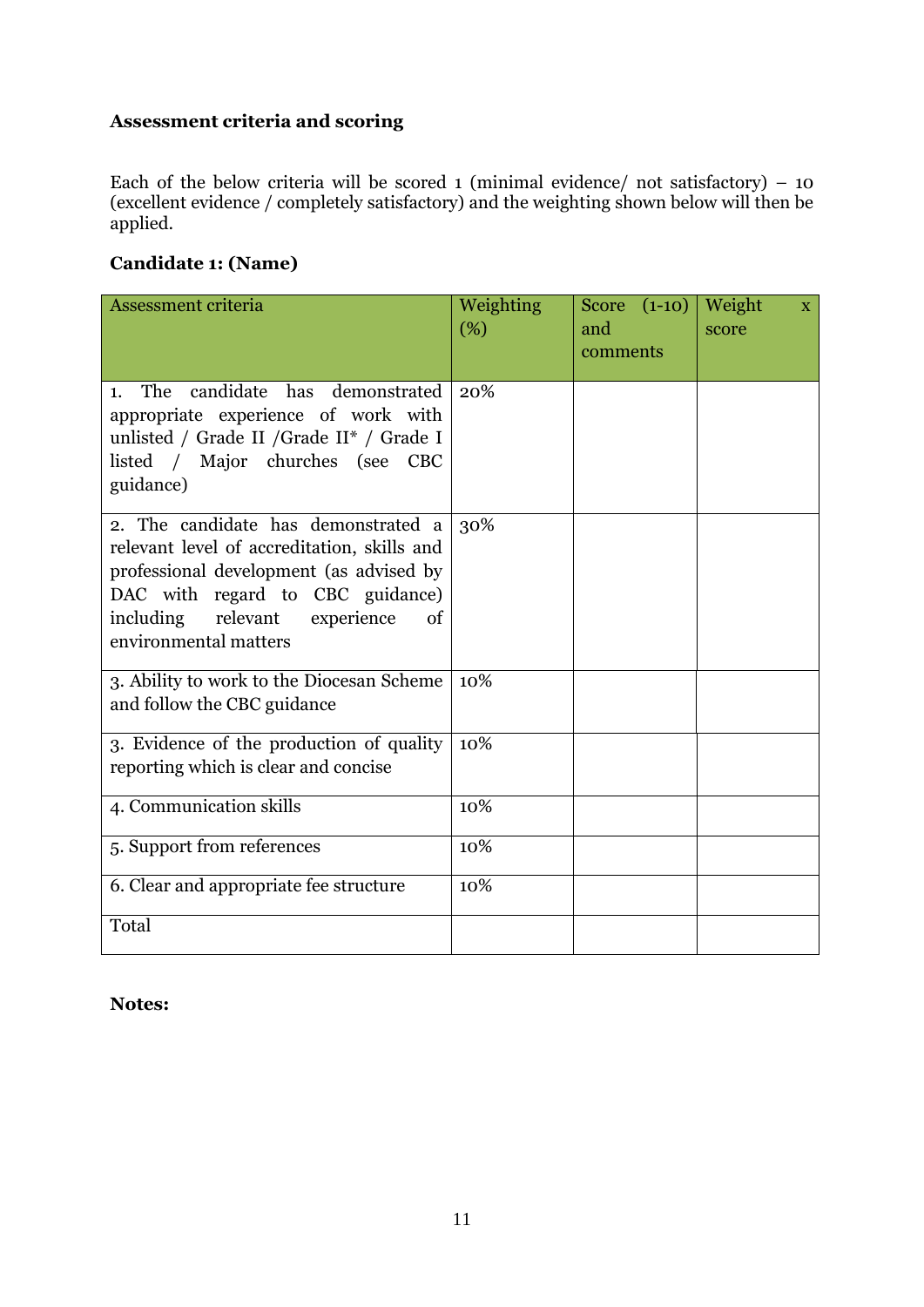## **Assessment criteria and scoring**

Each of the below criteria will be scored 1 (minimal evidence/ not satisfactory)  $-10$ (excellent evidence / completely satisfactory) and the weighting shown below will then be applied.

## **Candidate 2: (Name)**

| Assessment criteria                                                                                                                                                                                                                     | Weighting<br>(%) | Score $(1-10)$<br>and<br>comments | Weight<br>$\mathbf{X}$<br>score |
|-----------------------------------------------------------------------------------------------------------------------------------------------------------------------------------------------------------------------------------------|------------------|-----------------------------------|---------------------------------|
| candidate has demonstrated<br><b>The</b><br>1.<br>appropriate experience of work with<br>unlisted / Grade II / Grade II <sup>*</sup> / Grade I<br>listed / Major churches (see<br><b>CBC</b><br>guidance)                               | 20%              |                                   |                                 |
| 2. The candidate has demonstrated a<br>relevant level of accreditation, skills and<br>professional development (as advised by<br>DAC with regard to CBC guidance)<br>relevant<br>including<br>experience<br>of<br>environmental matters | 30%              |                                   |                                 |
| 3. Ability to work to the Diocesan Scheme<br>and follow the CBC guidance                                                                                                                                                                | 10%              |                                   |                                 |
| 3. Evidence of the production of quality<br>reporting which is clear and concise                                                                                                                                                        | 10%              |                                   |                                 |
| 4. Communication skills                                                                                                                                                                                                                 | 10%              |                                   |                                 |
| 5. Support from references                                                                                                                                                                                                              | 10%              |                                   |                                 |
| 6. Clear and appropriate fee structure                                                                                                                                                                                                  | 10%              |                                   |                                 |
| Total                                                                                                                                                                                                                                   |                  |                                   |                                 |

#### **Notes:**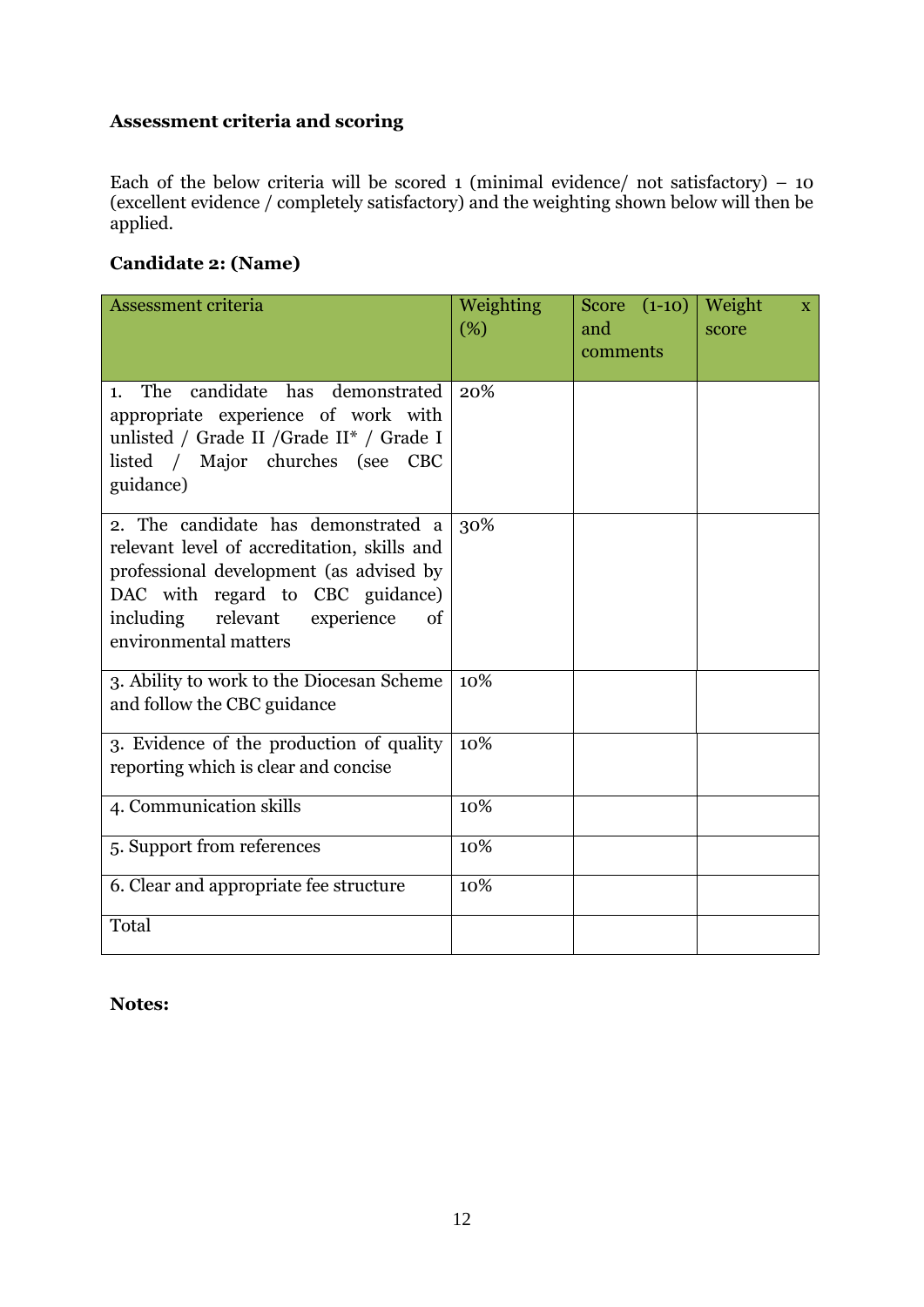## **Assessment criteria and scoring**

Each of the below criteria will be scored 1 (minimal evidence/ not satisfactory)  $-10$ (excellent evidence / completely satisfactory) and the weighting shown below will then be applied.

## **Candidate 3: (Name)**

| Assessment criteria                                                                                                                                                                                                                     | Weighting<br>(%) | Score $(1-10)$<br>and<br>comments | Weight<br>$\mathbf{X}$<br>score |
|-----------------------------------------------------------------------------------------------------------------------------------------------------------------------------------------------------------------------------------------|------------------|-----------------------------------|---------------------------------|
| candidate has demonstrated<br>The<br>1.<br>appropriate experience of work with<br>unlisted / Grade II / Grade II <sup>*</sup> / Grade I<br>listed / Major churches (see<br><b>CBC</b><br>guidance)                                      | 20%              |                                   |                                 |
| 2. The candidate has demonstrated a<br>relevant level of accreditation, skills and<br>professional development (as advised by<br>DAC with regard to CBC guidance)<br>including<br>relevant<br>experience<br>of<br>environmental matters | 30%              |                                   |                                 |
| 3. Ability to work to the Diocesan Scheme<br>and follow the CBC guidance                                                                                                                                                                | 10%              |                                   |                                 |
| 3. Evidence of the production of quality<br>reporting which is clear and concise                                                                                                                                                        | 10%              |                                   |                                 |
| 4. Communication skills                                                                                                                                                                                                                 | 10%              |                                   |                                 |
| 5. Support from references                                                                                                                                                                                                              | 10%              |                                   |                                 |
| 6. Clear and appropriate fee structure                                                                                                                                                                                                  | 10%              |                                   |                                 |
| Total                                                                                                                                                                                                                                   |                  |                                   |                                 |

#### **Notes:**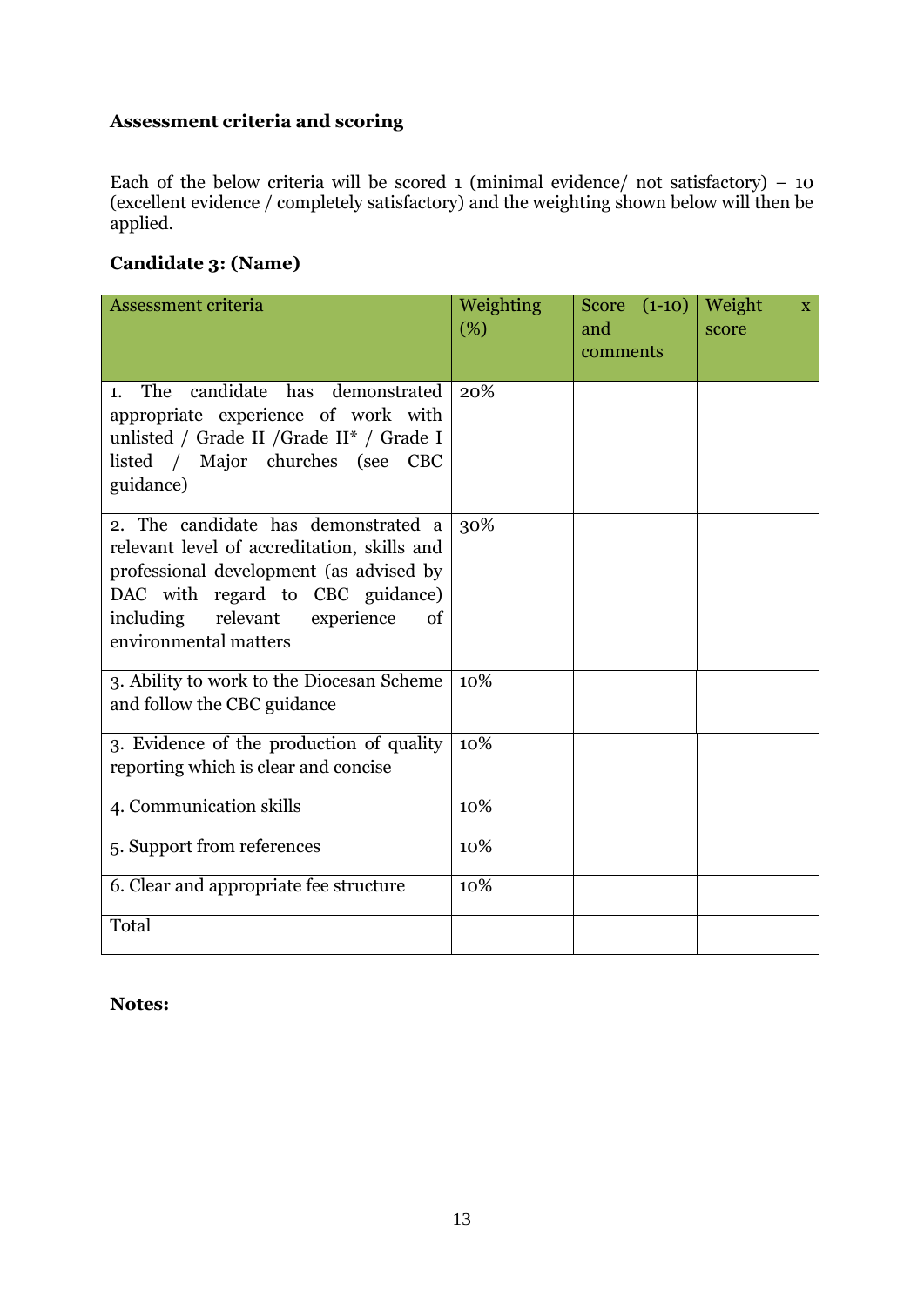#### **Appendix 3: Accreditation of professionals**

There are several accreditation schemes, some of which have different levels; PCCs should ascertain themselves of which appropriate schemes the professional is a member, and at which level; their DAC can be of help to them in this regard. Historic England recently published a protocol which sets out the criteria for their recognition of such schemes, which is given in full here:

#### **Requirement by the UK Home Countries Heritage Bodies for the lead professional role on their repair grant schemes to have conservation accreditation**

Department for Communities Northern Ireland, Historic Environment Service (Cadw), Historic England and Historic Environment Scotland support the requirement for an applicant for their repair grants to employ a lead professional advisor with relevant specialist conservation knowledge, ability and experience.

The lead professional advisor is required to deliver a range of services relating to repair grants which are described in the grant application information. These include analysis of condition, investigations, planning and specifying the work, and inspecting and certifying the work while it is in progress and after it is completed.

To be recognised as eligible to be the lead professional adviser on their repair grants an individual needs to satisfy the UK Home Countries Heritage Bodies that their professional training and competences will enable the delivery of the services required of the lead professional in their grant schemes.

Their conservation accreditation scheme meets the following criteria:

- Accreditation of individuals rather than companies or practices
- Schemes should be open to all suitably qualified and experienced members of the relevant professional disciplines
- Assessment of a verifiable record of work carried out demonstrating experience and competence
- Assessment by suitably experienced, impartial assessors against agreed criteria together with reassessment on a regular basis
- The use of the ICOMOS Guidelines for Education and Training in the Conservation of Monuments, Ensembles and Sites
- An ethical and linked disciplinary framework to ensure that standards are observed and maintained

Historic England and Historic Environment Scotland both operate this requirement on their repair grants. Cadw will introduce the requirement from January 2018. From April 2017, the Historic Environment Division of the Northern Ireland Department for Communities will have the same requirement for proposals seeking support of £10,000 or more from its Historic Environment Fund.